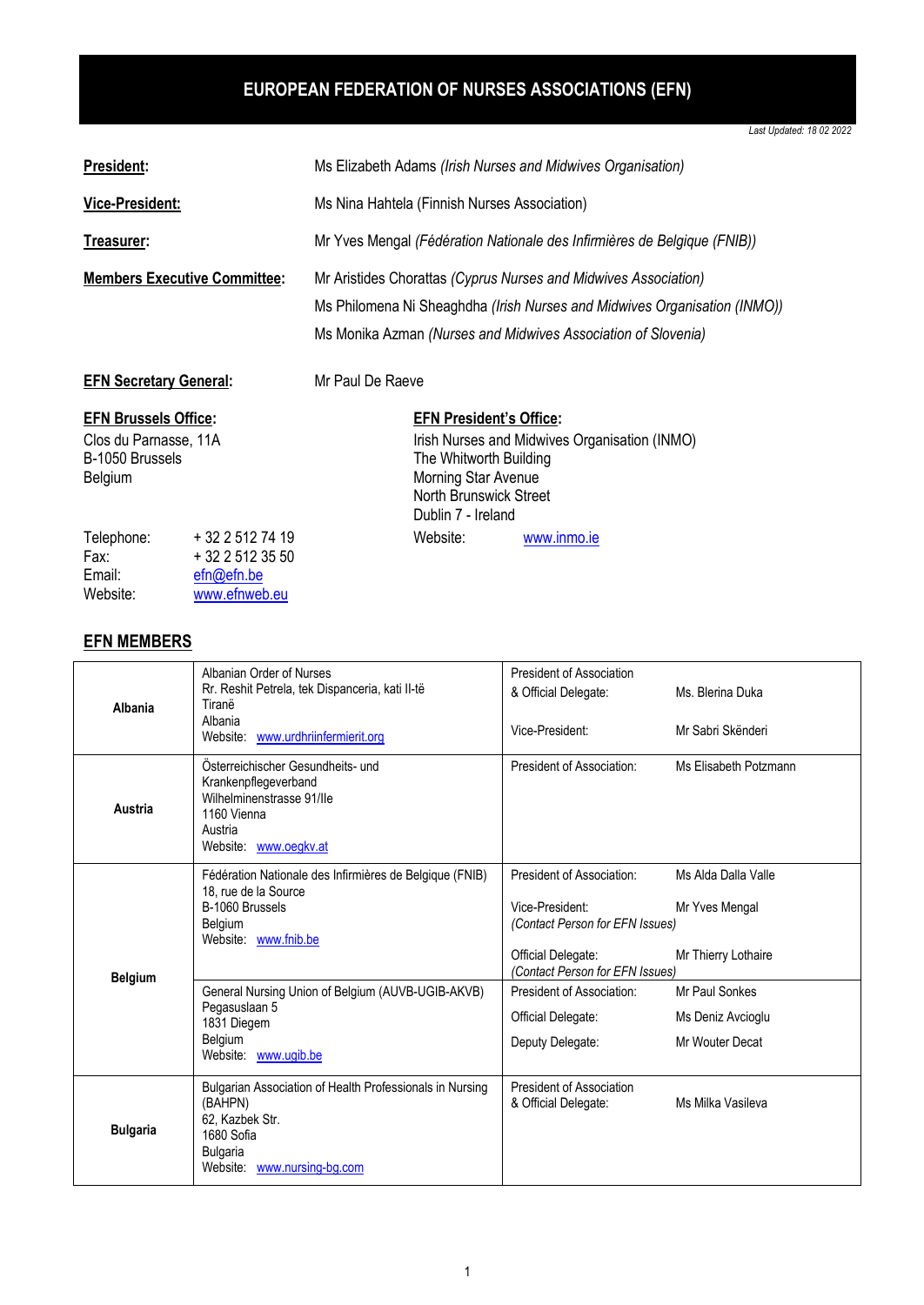| Croatia                                            | <b>Croatian Nurses Association</b><br>Sortina 1A<br>10000 Zagreb<br>Croatia<br>Website: www.hums.hr                                                                                                                                                                      | President of Association<br>& Official Delegate:<br>Head Office Manager:                       | Ms Tanja Lupieri<br>Ms Ivana Stjepic                                  |
|----------------------------------------------------|--------------------------------------------------------------------------------------------------------------------------------------------------------------------------------------------------------------------------------------------------------------------------|------------------------------------------------------------------------------------------------|-----------------------------------------------------------------------|
| Cyprus                                             | Cyprus Nurses and Midwives Association<br><b>Mailing Address:</b><br>P.O. Box 24015<br>1101 Nicosia, Cyprus<br><b>Visiting address:</b><br>1 Tagmatarchou Pouliou Street<br>Appart. 101,<br>1101 Nicosia, Cyprus<br>Website: www.cyna.org<br>Facebook & Twitter: @pasynm | President of Association<br>& Official Delegate:<br>Deputy Delegate:                           | Mr Ioannis Leontiou<br>Mr Aristides Chorattas                         |
| <b>Czech Republic</b>                              | <b>Czech Nurses Association</b><br>(Ceska Asociace Sester)<br>Londýnská 15<br>120 00 Praha 2<br><b>Czech Republic</b><br>Website: www.cnna.cz                                                                                                                            | President of Association:<br>Official Delegate:<br>Deputy Delegate:                            | Ms Martina Šochmanová<br>Ms Jana Hermanova<br>Ms Dita Svobodová       |
| <b>Denmark</b>                                     | Danish Nurses' Organisation (DNO)<br>(Dansk Sygeplejeråd)<br>Sankt Annae Plads 30<br>PO Box 1084<br>DK-1250 Copenhagen K<br><b>Denmark</b><br>Website: www.dsr.dk                                                                                                        | President of Association:<br>Official Delegate:<br>Special Adviser:                            | Ms Grete Christensen<br>Ms Anni Pilgaard<br>Ms Marianne Holm Andersen |
| <b>Estonia</b>                                     | Estonian Nurses Union (ENU)<br>Koidu 20-34<br><b>Tallinn 10136</b><br>Estonia<br>Website: www.ena.ee                                                                                                                                                                     | President of Association:<br>Official Delegate:                                                | Ms Anneli Kannus<br>Ms Gerli Liivet (Vice-President)                  |
| <b>Finland</b>                                     | Finnish Nurses Association<br>(Suomen sairaanhoitajaliitto ry)<br>Asemamiehenkatu 2<br>00520 Helsinki<br>Finland<br>www.sairaanhoitajat.fi<br>Website:<br>www.nurses.fi<br>www.facebook.com/sairaanhoitajaliitto                                                         | President of Association<br>and Official Delegate:<br>Vice-President:<br>International Issues: | Dr Nina Hahtela<br>Dr Nina Hynninen<br>Ms Anna Suutarla               |
| <b>Former Yugoslav</b><br>Republic of<br>Macedonia | Macedonian Association of Nurses and Midwives<br>Vodnjanska 17<br>1000 Skopje<br>Macedonia<br>Website: www.zmstam.org.mk                                                                                                                                                 | President of Association<br>and Official Delegate:                                             | Ms Velka Gavrovska Lukic                                              |
| France                                             | Association Nationale Française des Infirmiers et<br>Infirmières Diplômés ou Etudiants (ANFIIDE)<br>Siège:<br>17 Rue de Rungis<br>75013 Paris - France<br><b>Mailing Address:</b><br>5 Rue Blaise Pascal<br>94 440 Villecresnes - France<br>Website: www.anfiide.com     | President of Association<br>& Official Delegate:<br>Deputy Delegate:                           | Ms Brigitte Lecointre<br>Mr. François Barrière                        |
| Germany                                            | <b>German Nurses Association</b><br>(Deutscher Berufsverband für Pflegeberufe)<br>Alt-Moabit 91<br>10559 Berlin<br>Germany<br>Website:<br>www.dbfk.de                                                                                                                    | President of Association:<br>Official Delegate:<br>Deputy Delegate:                            | Dr Bernadette Klapper<br>Dr Martin Dichter<br>Mr Peter Tackenberg     |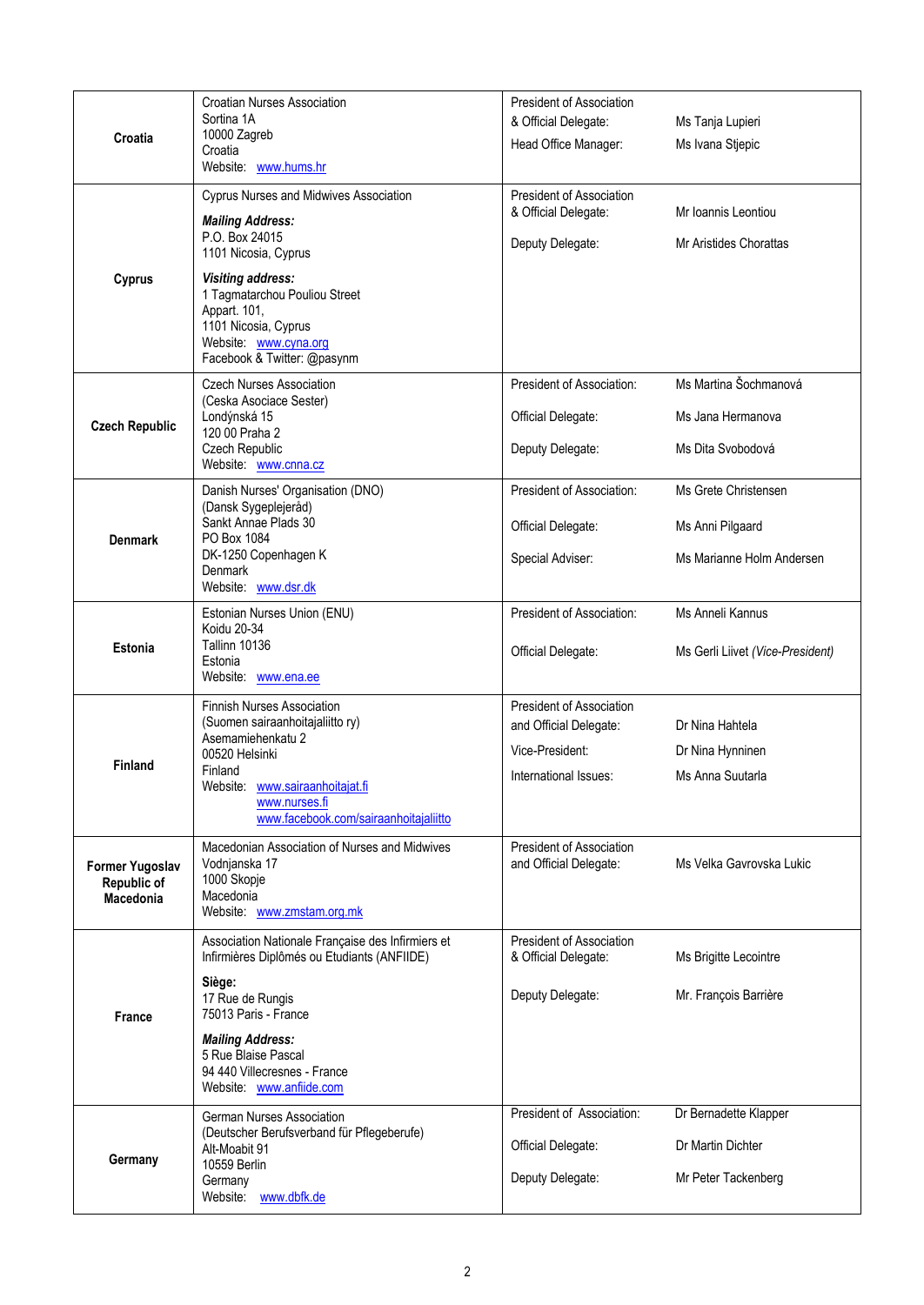|              | Hellenic Nurses Association (HNA)                                                                                                                                                                          | President of Association:                                                                         | Dr Eleni Kyritsi-Koukoulari                                    |
|--------------|------------------------------------------------------------------------------------------------------------------------------------------------------------------------------------------------------------|---------------------------------------------------------------------------------------------------|----------------------------------------------------------------|
| Greece       | Mesogion Avenue 2<br>Athens Tower (C building)<br>GR-11527 Athens<br>Greece<br>Website: www.esne.gr                                                                                                        | Official delegate:                                                                                | <b>Mr Konstantinos Petsios</b>                                 |
| Hungary      | Hungarian Nursing Association<br>Headquarters:<br>Gyulai Pál u. 2<br>1085 Budapest<br>Hungary<br><b>Mailing Address:</b><br>P.O. Box 190<br>H-1431 Budapest<br>Hungary<br>Website: www.apolasiegyesulet.hu | President of Association<br>& Official Delegate:                                                  | Ms Tünde Minya                                                 |
| Iceland      | <b>Icelandic Nurses Association</b><br>Suðurlandsbraut 22<br>IS-108 Reykjavík<br>Iceland<br>Website: www.hjukrun.is                                                                                        | President of Association:<br>& Official Delegate<br>Division Director of<br>Professional Affairs: | Ms Guðbjörg Pálsdóttir<br>Ms Edda Dröfn Daníelsdóttir          |
| Ireland      | Irish Nurses and Midwives Organisation (INMO)<br>The Whitworth Building<br>Morning Star Avenue<br>North Brunswick Street<br>Dublin 7 - Ireland<br>Website: www.inmo.ie                                     | President of Association:<br>General Secretary:<br>Official Delegate:                             | Ms Karen McGowan<br>Ms Phil Ni Sheaghdha<br>Ms Elizabeth Adams |
| Italy        | Consociazione Nazionale delle Associazioni Infermiere/i<br>(CNAI)<br><b>Mailing Address:</b><br>c/o ARLI<br>via Vincenzo Russo, 8<br>20127 Milano<br>Website: www.cnai.info                                | President of Association:<br>Official Delegate:                                                   | Mr Walter De Caro<br>Ms Stefania Di Mauro                      |
| Latvia       | <b>Latvian Nurses Association</b><br>Skolas str. 3.<br>Riga LV-1010<br>Latvia<br>Website: www.masuasociacija.lv                                                                                            | President of Association<br>& Official Delegate:                                                  | Ms Dita Raiska                                                 |
| Lithuania    | The Lithuanian Nurses' Organisation<br>(Lietuvos slaugos specialistų organizacijos biuras)<br>Jasinskio str. 9, Room No 403<br>Vilnius LT 01112<br>Lithuania<br>Website: www.lsso.lt                       | President of Association<br>& Official Delegate:                                                  | Ms Ausra Volodkaite                                            |
| Luxembourg   | Association Nationale des Infirmières et Infirmiers du<br>Luxembourg (ANIL)<br>7A, Rue Thomas Edison<br>L-1445 Strassen<br>Website: www.anil.lu                                                            | President of Association:<br>Official Delegate:                                                   | Ms Anne-Marie Hanff<br>Ms Nicole Weis-Liefgen                  |
| <b>Malta</b> | Malta Union of Midwives and Nurses (MUMN)<br>Les Lapins Court B N°3<br>Independence Avenue<br>Mosta - MST 9022<br>Malta<br>Website: www.mumn.org                                                           | President of Association<br>& Official Delegate:<br>Deputy Delegate:                              | Mr Paul Pace<br>Mr George Saliba                               |
| Montenegro   | Nurses and Midwives Association of Montenegro<br>(NUMSBCG)<br>Mila Radunovica S/2<br>81000 Podgorica<br>Montenegro                                                                                         | <b>President of Association</b><br>& Official Delegate:                                           | Ms Nada Rondovic                                               |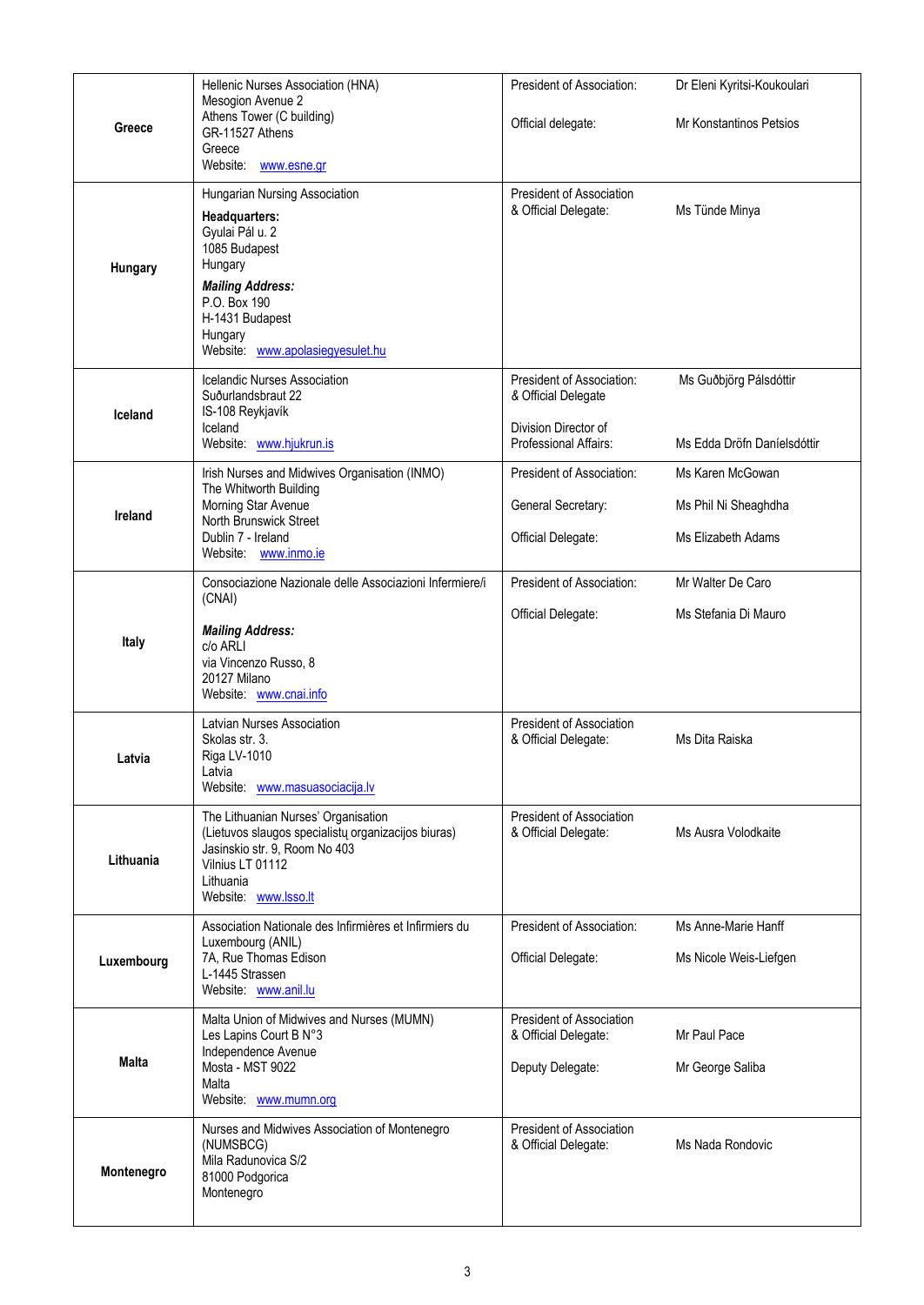| <b>Netherlands</b>     | Nieuwe Unie'91 (NU'91)<br>Bernadottelaan 11<br>P.O.Box 6001<br>3503 PA Utrecht<br>The Netherlands<br>Website: www.nu91.nl                                                              | President of Association:                                                                                        | Ms Stella Salden                                      |
|------------------------|----------------------------------------------------------------------------------------------------------------------------------------------------------------------------------------|------------------------------------------------------------------------------------------------------------------|-------------------------------------------------------|
|                        | Norwegian Nurses Organisation (NNO)<br>PO Box 456 Sentrum<br>Tollbugata 22<br>N-0104 Oslo<br>Norway                                                                                    | President of Association<br>and Official Delegate:<br>2 <sup>nd</sup> Vice President:                            | Ms Lill Sverresdatter Larsen<br>Mr Kai Oivind Brenden |
| Norway                 | Website: www.nsf.no                                                                                                                                                                    | Special Advisor<br>International Affairs:<br><b>Assistant Director:</b><br>Department of Nursing & Health Policy | Ms Anita Rabben Asbjørnsen<br>Mr Jarle Grumstad       |
| Poland                 | <b>Polish Nurses Association</b><br>(Polskie Towarzystwo Pielegniarskie)<br>Al. Reymonta 8/12<br>01-842 Warsaw<br>Poland<br>Website: www.ptp.na1.pl                                    | President of Association<br>and Official Delegate:                                                               | Ms Grażyna Wójcik                                     |
| Portugal               | Ordem dos Enfermeiros<br>Av. Almirante Gago Coutinho, nº 75<br>1700-028 Lisboa<br>Portugal<br>Website: www.ordemenfermeiros.pt                                                         | President of Association:<br>Vice-President<br>& Official Delegate:                                              | Ms Ana Rita Pedroso Cavaco<br>Mr Luis Barreira        |
| Romania                | Romanian Nursing Association<br>(Associatia De Nursing Din Romania)<br>Str. Maguricea nr.1, Bloc 3F, sc1, ap.1, sect.1<br>C.P. 52-62<br>Bucharest 014 231<br>Romania                   | President of Association<br>& Official Delegate:                                                                 | Ms Ecaterina Gulie                                    |
| <b>Serbia</b>          | Association Health Workers of Serbia<br>Zmaja od Nocaja 9/IV<br>11000 Belgrade<br>Serbia<br>Website: www.szr.org.rs                                                                    | President of Association<br>& Official Delegate:<br>Deputy Delegate:                                             | Ms Radmila Nešić<br>Ms Ana Povlovic                   |
| <b>Slovak Republic</b> | Slovak Chamber of Nurses and Midwives<br>Amurská 71<br>821 06 Bratislava<br>Slovak Republic<br>Website: www.sksapa.sk                                                                  | President of Association:<br>Official Delegate:                                                                  | Ms Iveta Lazorová<br>Ms Jana Gelatiková               |
| Slovenia               | Nurses and Midwives Association of Slovenia<br>Ob železnici 30A<br>1000 Ljubljana<br>Slovenia<br>Website: www.zbornica-zveza.si                                                        | President of Association<br>and Official Delegate:<br>Deputy Delegate:                                           | Ms Monika Azman<br>Ms Anita Prelec                    |
| Spain                  | Spanish General Council of Nursing<br>Fuente del Rey, n. 2,<br>28023 Madrid<br>Spain<br>Website: www.consejogeneralenfermeria.org                                                      | President of Association<br>& Official Delegate:                                                                 | Mr. Florentino Perez                                  |
| <b>Sweden</b>          | Vårdförbundet<br>(The Swedish Association of Health Professionals)<br><b>Mailing Address:</b><br>Vårdförbundet<br>Box 3260<br>S-103 65 Stockholm<br>Sweden<br><b>Visiting address:</b> | <b>President of Association</b><br>& Official Delegate:<br>Contact for EFN matters:                              | Ms Sineva Ribeiro<br>Ms Maria Lindholm                |
|                        | Adolf Fredriks Kyrkogata 11<br>Website: www.vardforbundet.se                                                                                                                           |                                                                                                                  |                                                       |